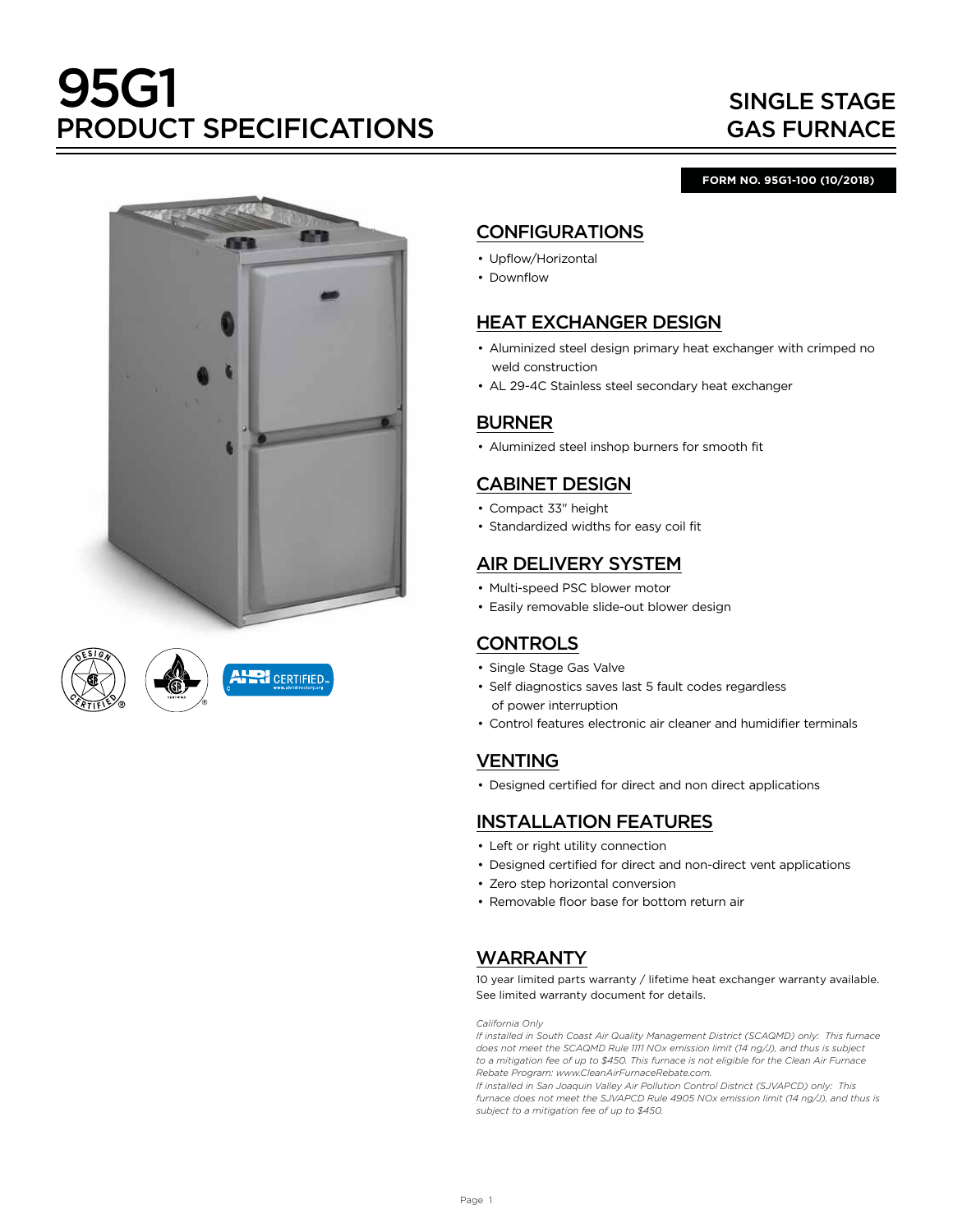

#### **PHYSICAL AND ELECTRICAL DATA**

|                     | Model         | Input<br>(Btuh) | Output<br>(Btuh) | <b>AFUE</b><br>(ICS) | Nom.<br>Cooling<br>Capacity | Gas<br>Inlet<br>(in.) | Volts/<br>Hz/<br>Phase | Max.<br>Time<br>Delay<br><b>Breaker</b><br>or Fuse | Nominal<br>F.L.A. | Trans.<br>(V.A.) | Approx.<br>Shipping<br>Weight<br>(lbs.) |
|---------------------|---------------|-----------------|------------------|----------------------|-----------------------------|-----------------------|------------------------|----------------------------------------------------|-------------------|------------------|-----------------------------------------|
|                     | 95G1UH045BP08 | 44,000          | 41.000           | 95.0%                | $1.5 - 2$                   | 1/2                   | $120 - 60 - 1$         | 15                                                 | 3.1               | 40               | 121                                     |
|                     | 95G1UH045BP12 | 44,000          | 42,000           | 95.0%                | $2 - 3$                     | 1/2                   | $120 - 60 - 1$         | 15                                                 | 6.1               | 40               | 123                                     |
| UPFLOW / HORIZONTAL | 95G1UH070BP12 | 66,000          | 64,000           | 95.0%                | $2 - 3$                     | 1/2                   | $120 - 60 - 1$         | 15                                                 | 6.1               | 40               | 128                                     |
|                     | 95G1UH090CP12 | 88,000          | 85,000           | 95.0%                | $2 - 3$                     | 1/2                   | $120 - 60 - 1$         | 15                                                 | 6.1               | 40               | 145                                     |
|                     | 95G1UH090CP16 | 88,000          | 85,000           | 95.0%                | $3 - 4$                     | 1/2                   | $120 - 60 - 1$         | 15                                                 | 8.2               | 40               | 148                                     |
|                     | 95G1UH110CP16 | 110,000         | 106,000          | 95.0%                | $3 - 4$                     | 1/2                   | $120 - 60 - 1$         | 15                                                 | 8.2               | 40               | 157                                     |
|                     | 95G1UH110CP20 | 110,000         | 106,000          | 95.0%                | $4 - 5$                     | 1/2                   | $120 - 60 - 1$         | 15                                                 | 10.0              | 40               | 163                                     |
|                     | 95G1UH135DP20 | 132,000         | 126,000          | 95.0%                | $4 - 5$                     | 1/2                   | $120 - 60 - 1$         | 15                                                 | 10.0              | 40               | 180                                     |
| <b>DOWNFLOW</b>     | 95G1DF045BP12 | 44,000          | 42,000           | 95.0%                | $2 - 3$                     | 1/2                   | $120 - 60 - 1$         | 15                                                 | 6.1               | 40               | 125                                     |
|                     | 95G1DF070BP12 | 66,000          | 64,000           | 95.0%                | $2 - 3$                     | 1/2                   | $120 - 60 - 1$         | 15                                                 | 6.1               | 40               | 129                                     |
|                     | 95G1DF090CP20 | 88,000          | 85,000           | 95.0%                | $4 - 5$                     | 1/2                   | $120 - 60 - 1$         | 20                                                 | 11.5              | 40               | 148                                     |
|                     | 95G1DF110CP20 | 110,000         | 106,000          | 95.0%                | $4 - 5$                     | 1/2                   | $120 - 60 - 1$         | 20                                                 | 11.5              | 40               | 165                                     |

*Note: For vent length and clearances to combustibles, please reference installation instructions.*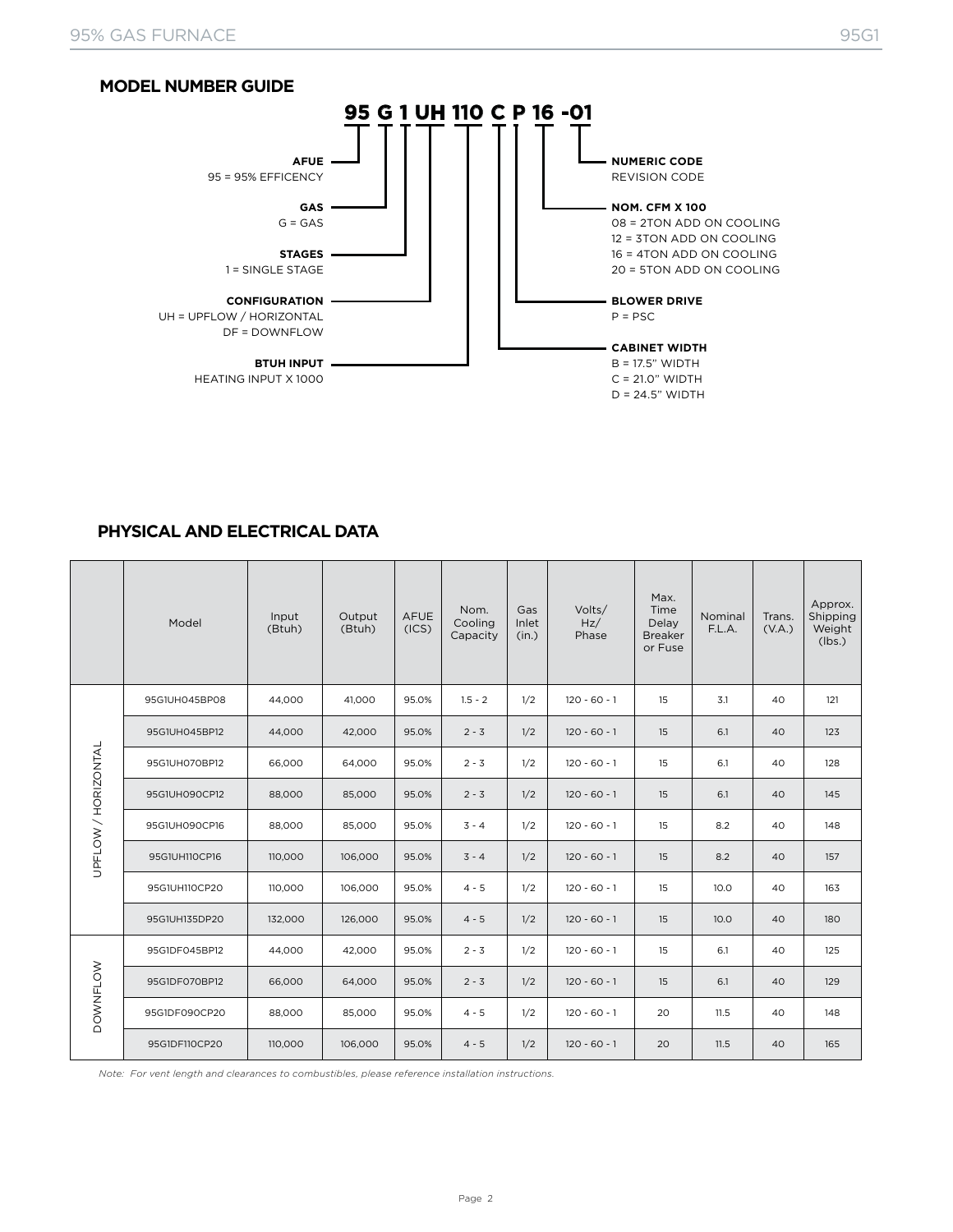## **BLOWER PERFORMANCE DATA**

|                     | Model         | Motor<br>Size<br>(hp) | <b>Blower</b><br>Size | Temp<br>Rise<br>$(^{\circ}F)$ | Blower<br>Speed | CFM @External Static Pressure - " w.c. |      |      |      |      |             |      |      |
|---------------------|---------------|-----------------------|-----------------------|-------------------------------|-----------------|----------------------------------------|------|------|------|------|-------------|------|------|
|                     |               |                       |                       |                               |                 | 0.20                                   | 0.30 | 0.40 | 0.50 | 0.60 | 0.70        | 0.80 | 0.90 |
|                     |               |                       |                       |                               | High            | 1125                                   | 1090 | 1065 | 1020 | 945  | 910         | 790  | 735  |
|                     |               |                       |                       |                               | Med/High        | 895                                    | 870  | 870  | 825  | 780  | 740         | 670  | 575  |
|                     | 95G1UH045BP08 | 1/5                   | $10 \times 8$         | $35 - 65$                     | Med             | 755                                    | 725  | 715  | 675  | 640  | 585         | 510  | 460  |
|                     |               |                       |                       |                               | Low             | 680                                    | 660  | 635  | 605  | 555  | 505         | 455  | 390  |
|                     |               |                       |                       |                               | High            | 1550                                   | 1480 | 1425 | 1355 | 1320 | 1225        | 1135 | 1025 |
|                     | 95G1UH045BP12 | 1/3                   | $10 \times 8$         | $25 - 55$                     | Med/High        | 1330                                   | 1295 | 1280 | 1190 | 1165 | <b>1110</b> | 1050 | 950  |
|                     |               |                       |                       |                               | Med             | 1150                                   | 1140 | 1105 | 1085 | 1030 | 975         | 920  | 800  |
|                     |               |                       |                       |                               | Low             | 1000                                   | 975  | 975  | 940  | 900  | 855         | 780  | 700  |
|                     |               |                       | $10 \times 8$         | $40 - 70$                     | High            | 1515                                   | 1465 | 1410 | 1345 | 1275 | 1195        | 1105 | 985  |
|                     | 95G1UH070BP12 | 1/3                   |                       |                               | Med/High        | 1300                                   | 1275 | 1235 | 1195 | 1140 | 1090        | 995  | 890  |
|                     |               |                       |                       |                               | Med             | 1080                                   | 1065 | 1050 | 1020 | 975  | 930         | 850  | 770  |
|                     |               |                       |                       |                               | Low             | 880                                    | 890  | 875  | 840  | 830  | 780         | 730  | 650  |
|                     | 95G1UH090CP12 | 1/3                   | $10 \times 8$         | $50 - 80$                     | High            | 1580                                   | 1525 | 1480 | 1415 | 1350 | 1260        | 1190 | 1060 |
| UPFLOW / HORIZONTAL |               |                       |                       |                               | Med/High        | 1305                                   | 1295 | 1275 | 1220 | 1175 | 1115        | 1010 | 9305 |
|                     |               |                       |                       |                               | Med             | 1070                                   | 1060 | 1055 | 1030 | 1005 | 955         | 880  | 795  |
|                     |               |                       |                       |                               | Low             | 890                                    | 890  | 885  | 860  | 835  | 785         | 740  | 655  |
|                     | 95G1UH090CP16 | 1/2                   | $10 \times 10$        |                               | High            | 2060                                   | 1990 | 1925 | 1830 | 1720 | 1600        | 145  | 1300 |
|                     |               |                       |                       | $40 - 70$                     | Med/High        | 1840                                   | 1805 | 1755 | 1675 | 1610 | 1520        | 1410 | 1305 |
|                     |               |                       |                       |                               | Med             | 1580                                   | 1550 | 1510 | 1460 | 1390 | 1300        | 1200 | 1100 |
|                     |               |                       |                       |                               | Low             | 1360                                   | 1365 | 1330 | 1285 | 1230 | 1165        | 1035 | 901  |
|                     |               | 1/2                   | $10 \times 10$        | $40 - 70$                     | High            | 1940                                   | 1875 | 1800 | 1725 | 1630 | 1530        | 1410 | 1245 |
|                     | 95G1UH110CP16 |                       |                       |                               | Med/High        | 1600                                   | 1560 | 1495 | 1400 | 1335 | 1290        | 1190 | 1000 |
|                     |               |                       |                       |                               | Med             | 1400                                   | 1370 | 1330 | 1295 | 1185 | 1100        | 985  | 925  |
|                     |               |                       |                       |                               | Low             | 1170                                   | 1160 | 1120 | 1080 | 1030 | 940         | 790  | 715  |
|                     |               |                       |                       |                               | High            | 2265                                   | 2190 | 2090 | 2000 | 1935 | 1805        | 1730 | 1645 |
|                     | 95G1UH110CP20 | 3/4                   | $111/2 \times 10$     | $40 - 70$                     | Med/High        | 2135                                   | 2050 | 1945 | 1880 | 1770 | 1720        | 1590 | 1520 |
|                     |               |                       |                       |                               | Med             | 1890                                   | 1785 | 1755 | 1685 | 1540 | 1480        | 1405 | 1340 |
|                     |               |                       |                       |                               | Low             | 1730                                   | 1685 | 1665 | 1640 | 1590 | 1505        | 1455 | 1400 |
|                     |               |                       |                       |                               | High            | 2350                                   | 2250 | 2150 | 2030 | 1950 | 1870        | 1740 | 1650 |
|                     | 95G1UH135DP20 | 3/4                   | $111/2 \times 10$     | $45 - 75$                     | Med/High        | 2170                                   | 2110 | 1970 | 1900 | 1795 | 1690        | 1520 | 1430 |
|                     |               |                       |                       |                               | Med             | 1890                                   | 1820 | 1750 | 1710 | 1645 | 1560        | 1455 | 1360 |
|                     |               |                       |                       |                               | Low             | 1665                                   | 1610 | 1565 | 1510 | 1435 | 1410        | 1280 | 1210 |

*Blower Performance Data continues on next page*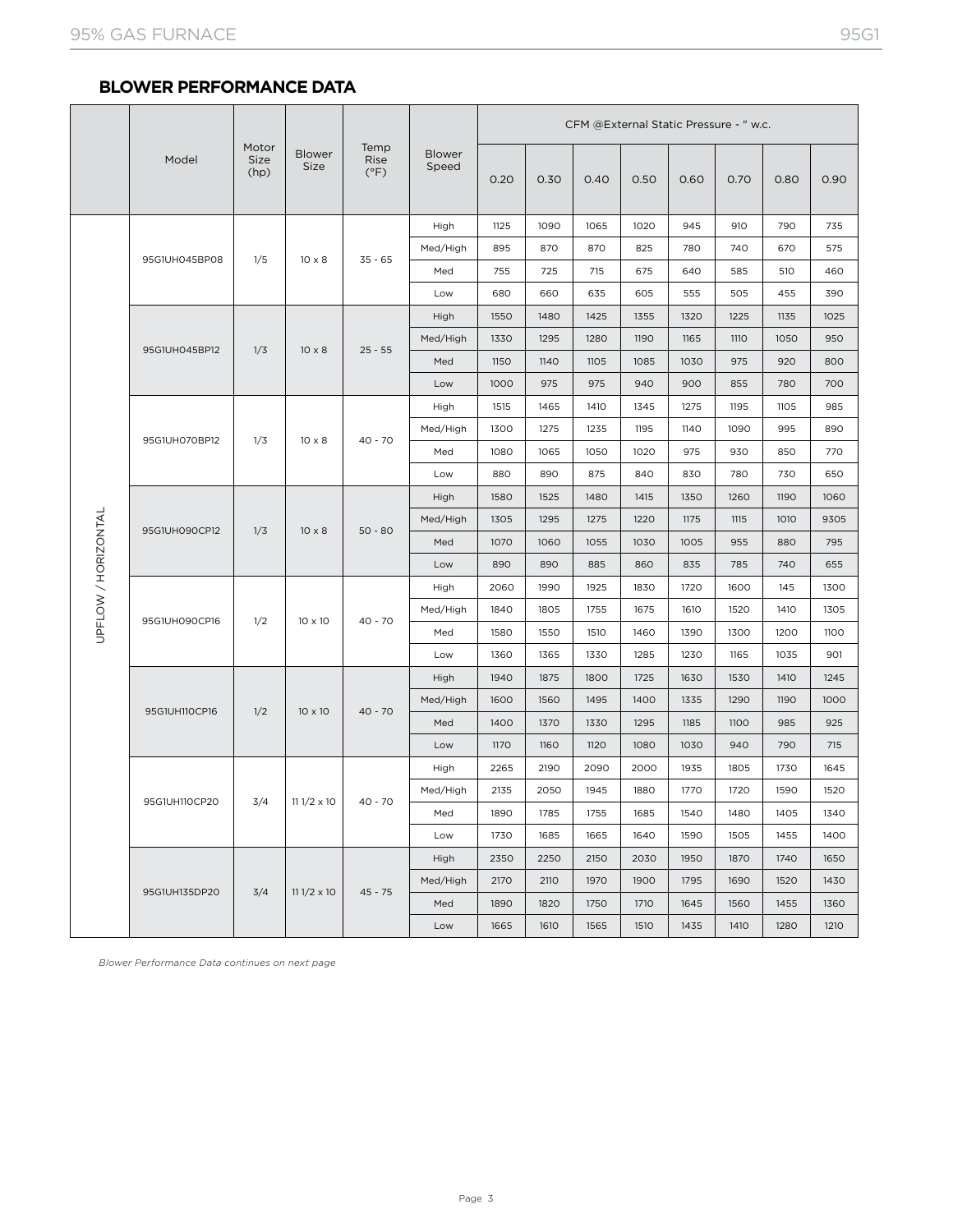## **BLOWER PERFORMANCE DATA**

|                 |               |                       |                       |                               | <b>Blower</b><br>Speed | CFM @External Static Pressure - " w.c. |      |      |      |      |      |      |      |
|-----------------|---------------|-----------------------|-----------------------|-------------------------------|------------------------|----------------------------------------|------|------|------|------|------|------|------|
|                 | Model         | Motor<br>Size<br>(hp) | <b>Blower</b><br>Size | Temp<br>Rise<br>$(^{\circ}F)$ |                        | 0.20                                   | 0.30 | 0.40 | 0.50 | 0.60 | 0.70 | 0.80 | 0.90 |
|                 |               |                       | $10 \times 8$         | $25 - 55$                     | High                   | 1500                                   | 1450 | 1350 | 1300 | 1195 | 1140 | 1025 | 945  |
|                 |               | 1/3                   |                       |                               | Med/High               | 1340                                   | 1290 | 1235 | 1170 | 1095 | 1020 | 920  | 800  |
|                 | 95G1DF045BP12 |                       |                       |                               | Med                    | 1165                                   | 1125 | 1090 | 1035 | 990  | 895  | 840  | 700  |
|                 |               |                       |                       |                               | Low                    | 1015                                   | 975  | 920  | 875  | 840  | 780  | 695  | 605  |
| <b>DOWNFLOW</b> | 95G1DF070BP12 | 1/3                   | $10 \times 8$         | $35 - 65$                     | High                   | 1445                                   | 1380 | 1315 | 1270 | 1155 | 1075 | 975  | 900  |
|                 |               |                       |                       |                               | Med/High               | 1275                                   | 1240 | 1190 | 1145 | 1075 | 1000 | 900  | 800  |
|                 |               |                       |                       |                               | Med                    | 1065                                   | 1060 | 1020 | 995  | 940  | 875  | 800  | 675  |
|                 |               |                       |                       |                               | Low                    | 910                                    | 900  | 875  | 870  | 820  | 765  | 715  | 615  |
|                 | 95G1DF090CP20 | $\mathbf{1}$          | $111/2 \times 10$     | $30 - 60$                     | High                   | 2200                                   | 2160 | 2055 | 1970 | 1890 | 1775 | 1690 | 1580 |
|                 |               |                       |                       |                               | Med/High               | 2080                                   | 1990 | 1930 | 1855 | 1765 | 1680 | 1590 | 1485 |
|                 |               |                       |                       |                               | Med                    | 1865                                   | 1830 | 1790 | 1705 | 1635 | 1565 | 1485 | 1405 |
|                 |               |                       |                       |                               | Low                    | 1525                                   | 1545 | 1530 | 1500 | 1495 | 1430 | 1370 | 1270 |
|                 |               |                       | $111/2 \times 10$     |                               | High                   | 2275                                   | 2200 | 2115 | 2040 | 1955 | 1860 | 1735 | 1640 |
|                 |               | $\mathbf{1}$          |                       | $50 - 80$                     | Med/High               | 2125                                   | 2060 | 1995 | 1940 | 1855 | 1730 | 1620 | 1535 |
|                 | 95G1DF110CP20 |                       |                       |                               | Med                    | 1950                                   | 1900 | 1845 | 1795 | 1745 | 1640 | 1590 | 1480 |
|                 |               |                       |                       |                               | Low                    | 1635                                   | 1620 | 1620 | 1590 | 1540 | 1515 | 1415 | 1330 |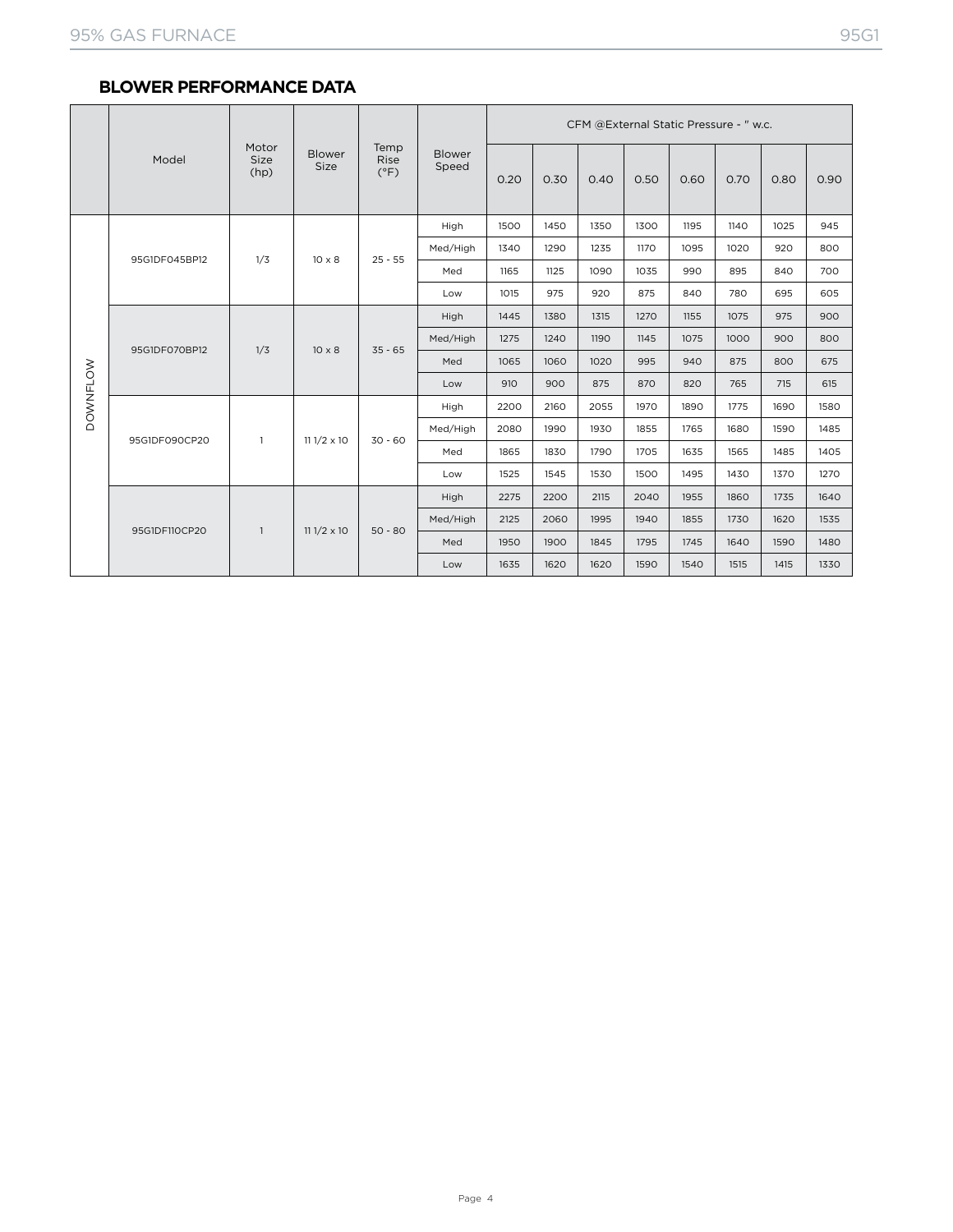## **DIMENSIONS (IN.)**

|                     | Model         | A          | B          | C          | D          |  |
|---------------------|---------------|------------|------------|------------|------------|--|
| UPFLOW / HORIZONTAL | 95G1UH045BP08 | $17 - 1/2$ | $16 - 3/8$ | 16         | $7 - 5/8$  |  |
|                     | 95G1UH045BP12 | $17 - 1/2$ | $16 - 3/8$ | 16         | $7 - 5/8$  |  |
|                     | 95G1UH070BP12 | $17 - 1/2$ | $16 - 3/8$ | 16         | $7 - 5/8$  |  |
|                     | 95G1UH090CP12 | 21         | $19 - 7/8$ | $19 - 1/2$ | $9 - 3/8$  |  |
|                     | 95G1UH090CP16 | 21         | $19 - 7/8$ | $19-1/2$   | $9 - 3/8$  |  |
|                     | 95G1UH110CP16 | 21         | $19 - 7/8$ | $19 - 1/2$ | $9 - 3/8$  |  |
|                     | 95G1UH110CP20 | 21         | $19 - 7/8$ | $19-1/2$   | $9 - 3/8$  |  |
|                     | 95G1UH135DP20 | $24 - 1/2$ | $23 - 3/8$ | 23         | $11 - 1/8$ |  |
| <b>DOWNFLOW</b>     | 95G1DF045BP12 | $17 - 1/2$ | $16 - 3/8$ | 16         | $15-1/2$   |  |
|                     | 95G1DF070BP12 | $17 - 1/2$ | $16 - 3/8$ | 16         | $15 - 1/2$ |  |
|                     | 95G1DF090CP20 | 21         | $19 - 7/8$ | $19-1/2$   | 19         |  |
|                     | 95G1DF110CP20 | 21         | $19 - 7/8$ | $19 - 1/2$ | 19         |  |